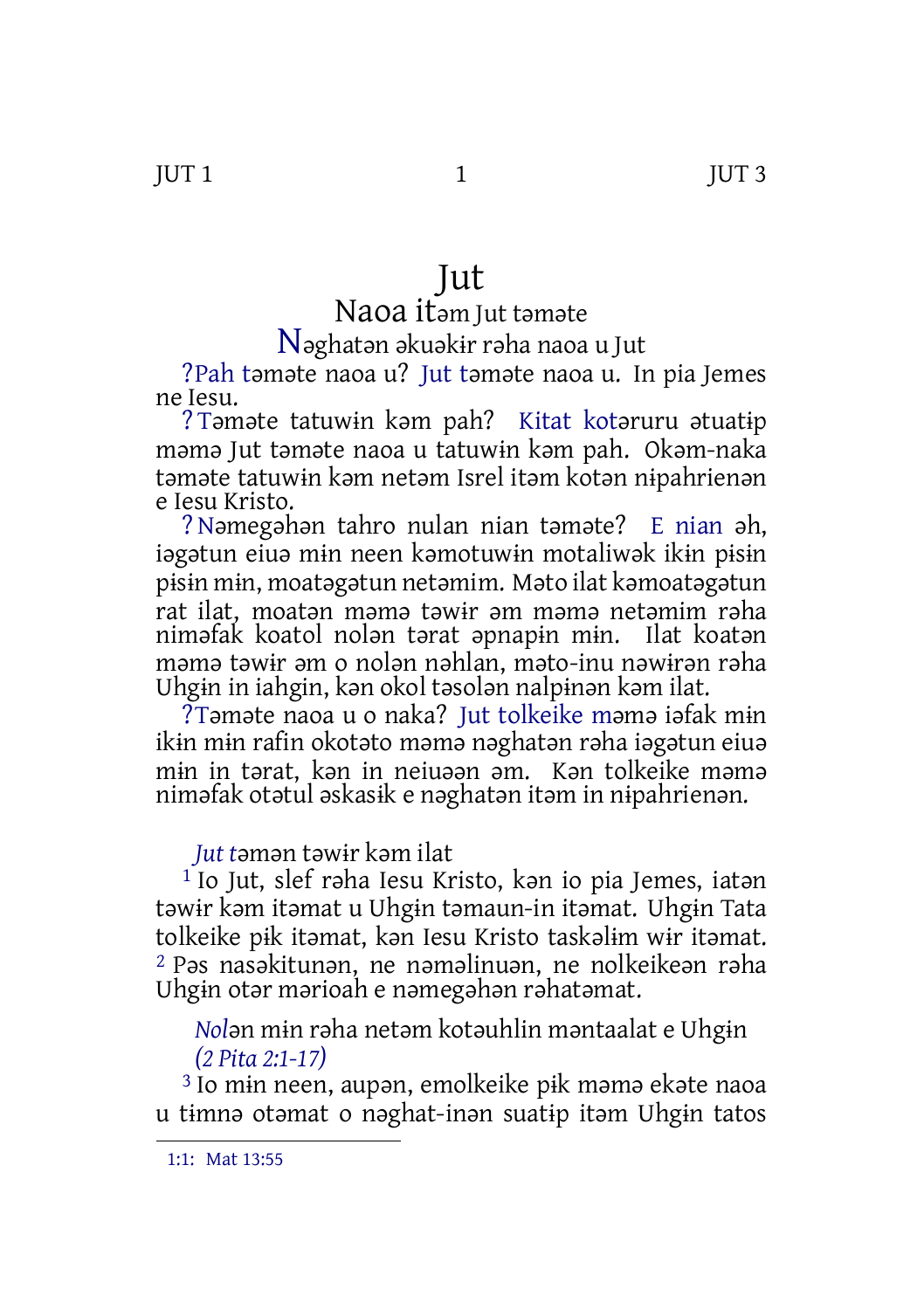o nosmegəhən kitat. Məto roiu, iakatəto məmə ekəike məte nəghatən u tɨmnə otəmat muəh nɨkitəmat məmə onəkotəluagɨn əskasɨk o naskəlɨmən nəghatən pahrien rəha nahatətəən rəhatat. Uhgɨn təmələhəu-pən nəghatən u e nelmɨ iəfak mɨn nian kitiəh əm, kən kol təsos-ipən mɨnən. 4 Iatən nəhlan məto-inu netəmim neen kəmotuwa anion e nɨkitəmat. Kəməte aupən agɨn məmə ilat okotos nalpɨnən. Ilat koatəht nəwia Uhgɨn, kən motəuhlin suatɨp rəha nəwɨrən rəha Uhgɨn moatən məmə tategəhan-in nakləh-inən pətan. Kən kəmotəuhlin məntaalat e Iesu Kristo itəm in pɨsɨn əm in Kig ne Iərəmərə rəhatat.

5Nəghatən u, nəkotɨtun rəkɨs ilat rafin, məto ekolkeike məmə ekən mau kit mɨn kəm itəmat məmə Iərəmərə təmosmegəh rəhan netəmim motiet Ijip, məto uarisɨg təmərəkɨn ilat u itəm kəsotahatətəən lan. 6 Kən otətəlɨgin-tu nagelo mɨn itəm kəmotəmkarəpən-in nepətən rəhalat, məto kəmotapəs ikɨn ətuatɨp rəhalat. Uhgɨn təməlis ilat e sen itəm okol təsɨtəgɨtən nian kit, kən mahtosɨg-in ilat e napinəpən mətoarus-pa Nian Asol itəm otakil ilat lan, kən mol nalpɨnən kəm ilat. 7 Kən tahmen əm e Sotom ne Komora ne taon mɨn tɨtəlau elau. Netəmim ikɨn mɨn əh kəmotapəs nolən ətuatɨp motuwɨn e nolən rəha nakləh-inən pətan ne nolən rəha nəman koatit atɨp ilat mɨn ne nɨpɨtan koatit atɨp ilat mɨn. Kən Uhgɨn təmol nalpɨnən kəm ilat e nɨgəm itəm okol təsəpɨsən nian kit ne, məmə netəmim okotəplan noan rəha nolən rat mɨn əh.

8Nat əpnapɨn netəmim mɨn əh kɨnotɨtun natɨmnat mɨn əh, məto e nolən kitiəh əm, ilat koatən məmə kəmotəplan nat kit tahmen e napɨlaiirən itəm təmegəhan-in nolən rat mɨn rəhalat, kən tol nəhlan kotən məmə təwɨr əm məmə koatol nolən tərat e nɨpətɨlat moatuwɨn əm nulan,

<sup>1:4:</sup> Kal 2:4; 2 Pita 2:1 1:5: Eks 12:51; Nam 14:29-30 1:6: 2 Pita 2:4 1:7: Jen 19:1-25; 2 Pita 2:6,10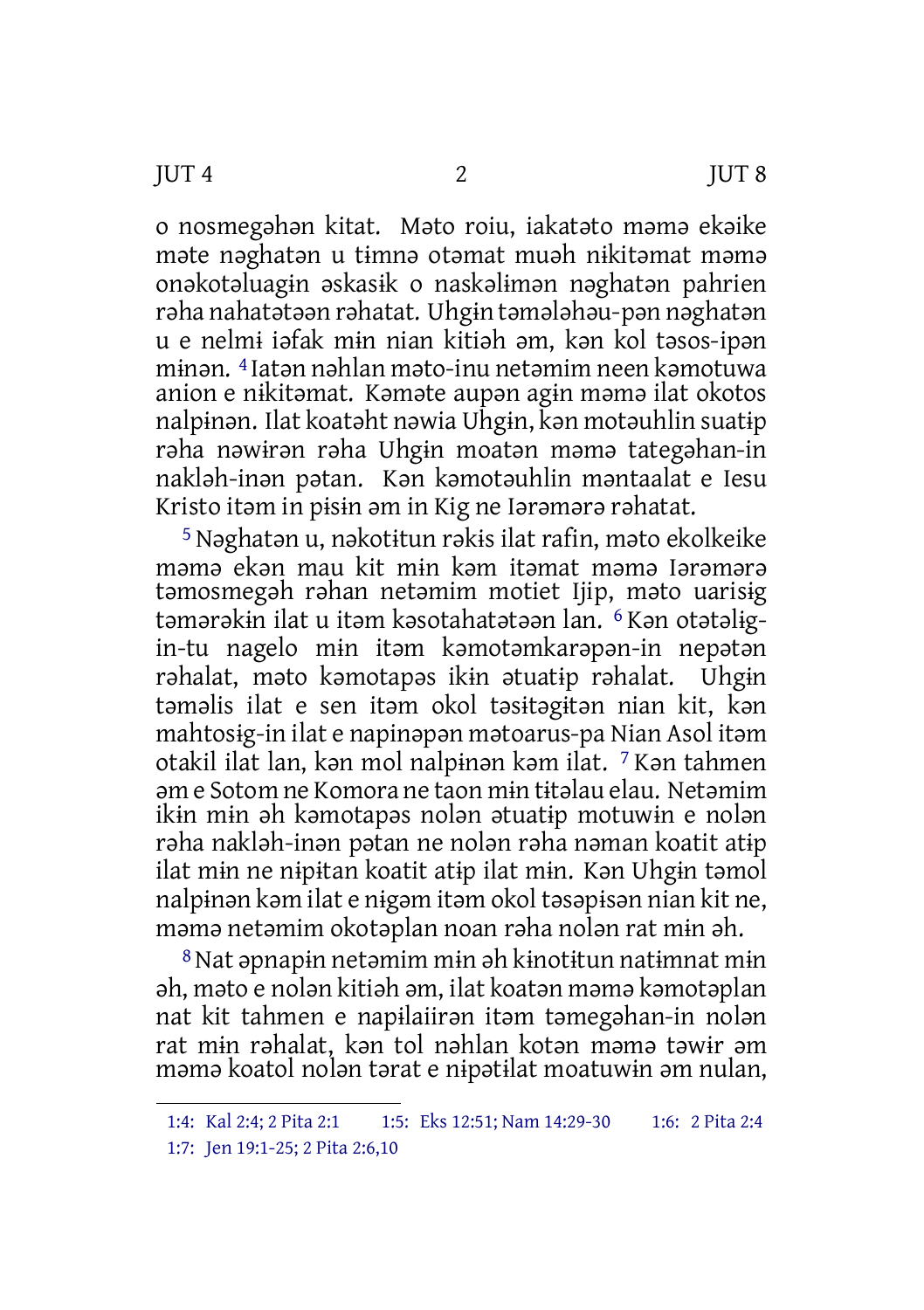kən koatapəs nərəmərəən rafin, kən koatən rat nagelo mɨn itəm ilɨs pɨk. 9 Məto Mikael, nat əpnapɨn in etəmiasol rəha nagelo mɨn, təməsolən nəhlan nian in ne Setan kəmatuərgəhəu o nɨpətɨ Moses. Təməsəhaiən Setan məsətu-pənən nəghatən kit lan, məto təmən əm məmə, "! Pəs Iərəmərə otən rəham nalpɨnən!" 10 Məto netəm mɨn əh koatən rat natɨmnat itəm kotəruru. Kən e nolən rəha nat megəh mɨn, ilat koatol natɨmnat mɨn itəm nɨpətɨlat tolkeike məmə otol, kən nolən əh tatərəkɨn ilat.

11 !Kəsi, nahməən asol otuwa olat! Ilat koatətəu-pən suatɨp itəm nətɨ Atam u Ken təmətəu-pən. Kən ilat kɨnotos-ipən rafin nɨkilat e nolən rat itəm Palam təmol aupən məto-inu in tolkeike pɨk məni. Kən ilat kəmotol nolən rəha Kora moatəht nəwia netəm-iasol mɨn, kən e nolən kitiəh əm itəm Uhgɨn təmərəkɨn Korah ne rəhan mɨn, Uhgɨn otərəkɨn ilat.

12 Nian nəkoatol lafet wɨr mɨn məto-inu itəmat nakotolkeike itəmat mɨn, kən ilat kotuwa motagwən pɨk əpnapɨn əm itəmat min ilat, nɨkilat təsəhtən netəmim neen, məto ilat kotahmen e nɨmas kit əpəh ihluə itəm tatəhluaig itəhəi itəm nego tɨtun nɨləs pɨkənən kən məhap. Ilat netəm kəsotehmən sipsip mɨn, məto koatun pɨk əm sipsip. Ilat kotahmen e mal napuə itəm nɨmətag təmɨləs muwa, məto okol nuhuən təsəfɨkən. Ilat kotahmen e nɨg mɨn itəm tɨnuwa e nian ətuatɨp rəhalat məmə okotoe, məto kəsotoeən, kən in tahmen əm məmə kəmotɨmɨs, kən netəmim kotiuw-pər ilat kən kotɨmɨs agɨn. 13 Ilat kotahmen e peau-peau mɨn itəhəi itəm kotorasɨlin motəruən əpnapɨn əm, kən koatol-arəp nolən rat rəha naulɨsən e rəhalat nəmegəhən məmə netəmim rafin koatəplan. Ilat kotahmen e məhau mɨn itəm kəmotakiəh

<sup>1:9:</sup> Dan 10:13,21; 12:1; Sek 3:2; 2 Pita 2:11; Nol Əpən 12:7 1:10: 2 Pita 2:12 1:11: Jen 4:7-8; Nam 16:1-35; 2 Pita 2:15; 1 Jon 3:12 1:12: 2 Pita 2:13,17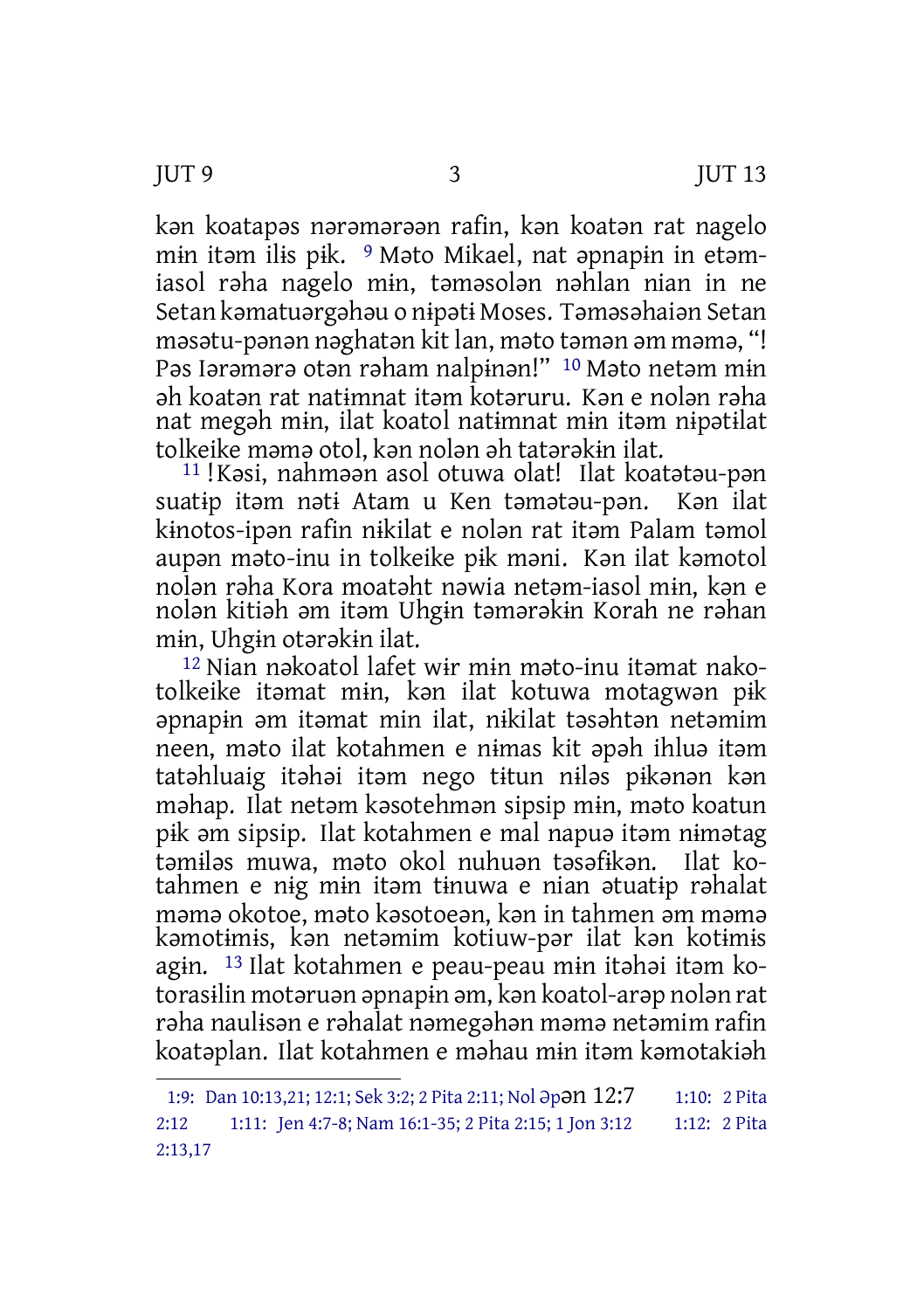e suatɨp ətuatɨp rəhalat. Tol nəhlan, Uhgɨn tətaskəlɨm iməlat ikɨn əpəh e napinəpən itəm nəghagən tɨkə agɨn ikɨn.

<sup>14</sup> Suah u Inok u aupan, in noanol itam tatol sepin lan e noanol mɨn rəha Atam, təmən-iarəp nəghatən rəha Uhgɨn itəm təmos-ipən kəm in məmə, "Otəplantu, Iərəmərə tatuwa ilat rəhan nagelo mɨn tepət tepət taprəkɨs, 15 tatuwa məmə otakil netəmim rafin, kən otəniarəp nalpɨnən rəha netəm rafin mɨn u itəm koatəht nəwian. In otol nalpɨnən məto-inu kəmotol nolən rat mɨn e nolən tərat pɨk, kən iol təfagə mɨn əh kəmotərakin nəghatən mɨn itəm tərat kəm Uhgɨn."

16 Nian rafin, netəm mɨn əh kəmoatəghat-əghat kəm ilat mɨn məmə nɨkilat təsagienən o natɨmnat, kən moatən rat natɨmnat rafin. Ilat koatətəu-pən atɨp nətəlɨgən rat e nɨkilat itəm ilat atɨp kotolkeike məmə okotol, kən motəghat ausit elat mɨn, kən koatəghat nəghatən tətehen məmə okotol netəmim okotətəu-pən rəhalat nətəlɨgən.

*N*əghatən o nəhgaiirən elat

17 Məto rəhak mɨn netəmim, nɨkitəmat tatəht nat naka aposol mɨn rəha rəhatat Iərəmərə Iesu Kristo kəmotən aupən, məmə otuwa. 18 Kəmotən kəm itəmat məmə, "E nian itəm namnun nian tatuwa iuəhkɨr, netəmim itəm koatəghat ausit moatən rat natɨmnat rafin, ilat okotətəupən atɨp əm rəhalat nətəlɨgən rat e nɨkilat itəm ilat atɨp kotolkeike məmə okotol." 19 Inu netəmim itəm okotəhap itəmat. Ilat kotətəu-pən atɨp əm rəhalat nətəlɨgən rəha nətueintən, kən Narmɨn Rəha Uhgɨn tɨkə elat.

20 Məto itəmat, rəhak mɨn netəmim, otol itəmat motəsanən e rəhatəmat nahatətəən itəm tətuatɨp wɨr, itəm təmɨsɨ-pən o Uhgɨn. Kən otəghat kəm Uhgɨn e Narmɨn Rəhan. 21 Kən motos nolkeikeən rəha Uhgɨn

<sup>1:14:</sup> Jen 5:18,21-24 1:18: 2 Pita 3:3 1:20: Kol 2:7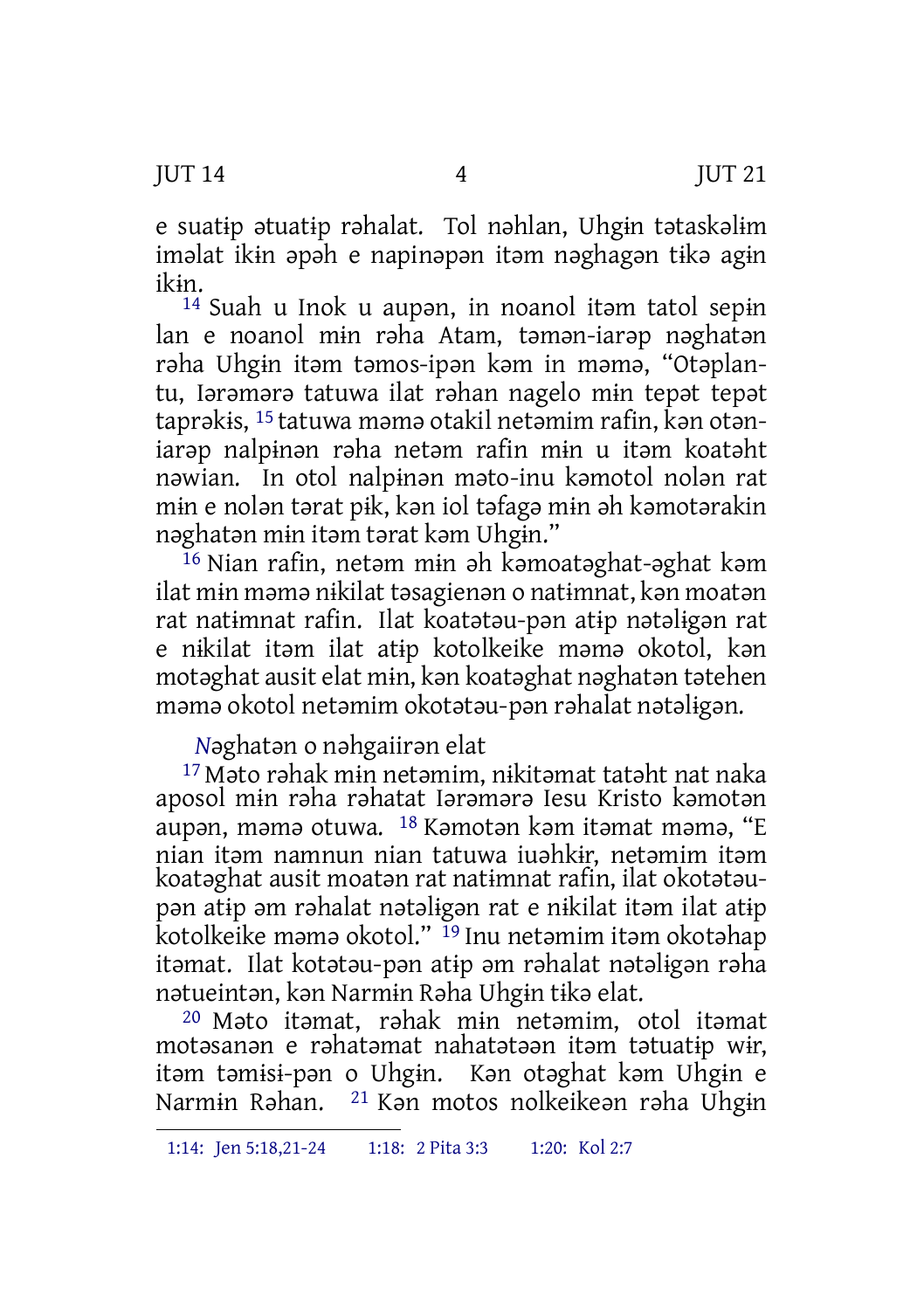JUT 22 5 JUT 25

tətatɨg otəmat nian nakoatəsahgin nasəkitunən rəha Iərəmərə Iesu Kristo məmə in otos itəmat nakotuwɨn e nəmegəhən lilɨn.

22 Otasəkitun netəm mɨn u itəm rəhalat nətəlɨgən təsətulən ləmətai kitiəh. 23 Motəmki-rəkɨs netəm kotatɨg iuəhkɨr o nɨgəm motosmegəh ilat. Otasəkitun neen mɨn, məto nəkotəgin pɨk nolən rat mɨn rəhalat, itəm koatol nəmegəhən rafin rəhalat tamkɨmɨk muwɨn mek mɨn nɨməhan rəhalat.

*N*əfakən o nənwiwiən Uhgɨn

24Pəs kotənwiwi Uhgɨn itəm in tɨtun naskəlɨmən itəmat məmə okol nəsotəmeən, kən tɨtun nolən itəmat məmə nəme təfagə rat tɨkə agɨn e nəmegəhən rəhatəmat, nian otos itəmat nakotuwɨn e nəhag-əhagən rəha nɨganəmtɨn, kən nɨkitəmat tagien pɨk agɨn ikɨn əh. 25 Uhgɨn kitiəh əm, kən in Iosmegəh rəhatat e Iesu Kristo rəhatat Iərəmərə. Pəs kotən məmə nənwiwiən, ne nepətən, ne nəsanənən, ne nərəmərəən rafin agɨn, in rəha Uhgɨn, aupən agɨn mətoarus-pa u-roiu, matuwɨn namnun tɨkə. !Əwəh!